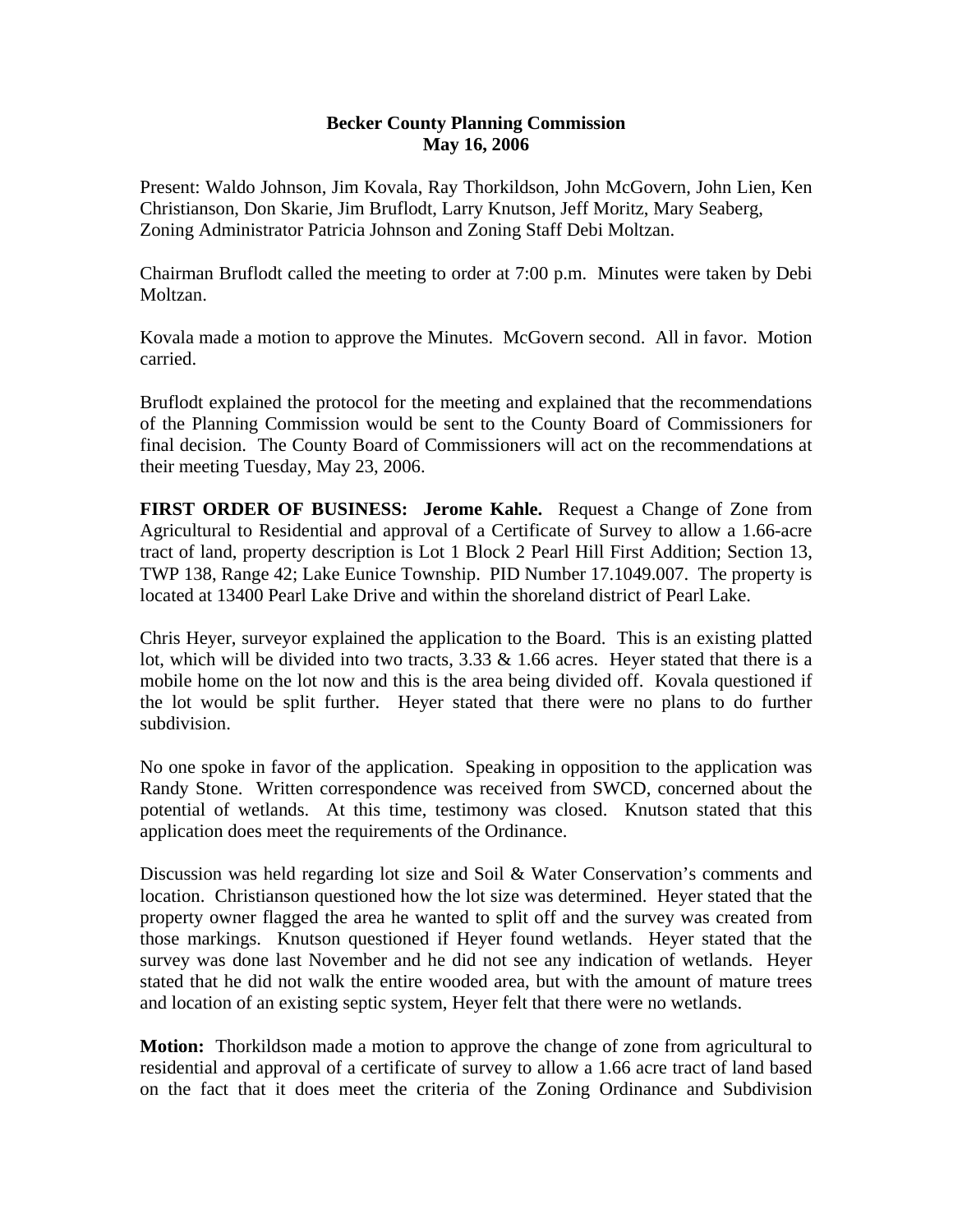Ordinance with the contingency that Soil & Water Conservation view the property to determine the presence of any wetlands and after their determination, the lot sizes still meet the requirements of the appropriate zone. Lien second. All in favor. Motion carried.

**SECOND ORDER OF BUSINESS: William Parkhouse.** Request a Change of Zone from Agricultural to Residential and approval of a Certificate of Survey to allow a 1.16 tract of land, property description is Pt Lot 1 Beg 328.5 ft SE 155 ft W of NE Sec Cor Th NWLY; Section 30, TWP 138, Range 42; Lake Eunice Township. PID Number 17.0342.000. The property is located at 11973 Maple Lodge Road and within the shoreland district of Big Cormorant Lake.

Melody Parkhouse explained the application to the Board. This was her mother's property and her brother has obtained the property. The property would be split into 1.16 acres and 3.58 acres. Parkhouse would obtain one of the tracts and her brother would keep the other parcel. There are no plans for further subdivision.

Christianson questioned who owned the land between this parcel and County Road 11. Parkhouse stated that Zespy owned that parcel.

Owen Benson spoke in favor of the application. No one spoke against the application. Written correspondence was received from Jay Carlson, Attorney for Lake Eunice Township. At this time, testimony was closed.

Discussion was held. Christianson states that the Ordinance allows for one-acre lots, whether riparian or nonriparian. Knutson questioned what Carlson's letter meant. P. Johnson explained the County Ordinance and Comprehensive plan and the Township's policy. P. Johnson stated that the County does not enforce Township policies.

**Motion:** Kovala made a motion to approve the change of zone from agricultural to residential and approve the certificate of survey to allow a 1.16-acre tract of land based on the fact that it does meet the criteria of the Zoning Ordinance and Subdivision Ordinance. Lien second. All in favor except Moritz. Motion carried.

**THIRD ORDER OF BUSINESS: Jim & Lisa Piche.** Request approval of a Certificate of Survey for three tracts of land, each tract being over 2.5 acres in size, property described as: Government Lot 7; Section 4, TWP 139, Range 41; Detroit Township. PID Number 08.0058.002. The property is located on Almquist Road and on Tamarack Lake.

Lisa Piche explained the application to the Board. The 37-acre tract would be divided into three tracts of land,  $2 - 11$  acre tracts and one 14.7-acre tracts. Each lot would have lakeshore on Tamarack Lake.

Kovala questioned if there would be further subdivision. Piche stated that there would not be as long as she owns the property. Piche stated that she wanted larger lots for families with animals, primarily horses.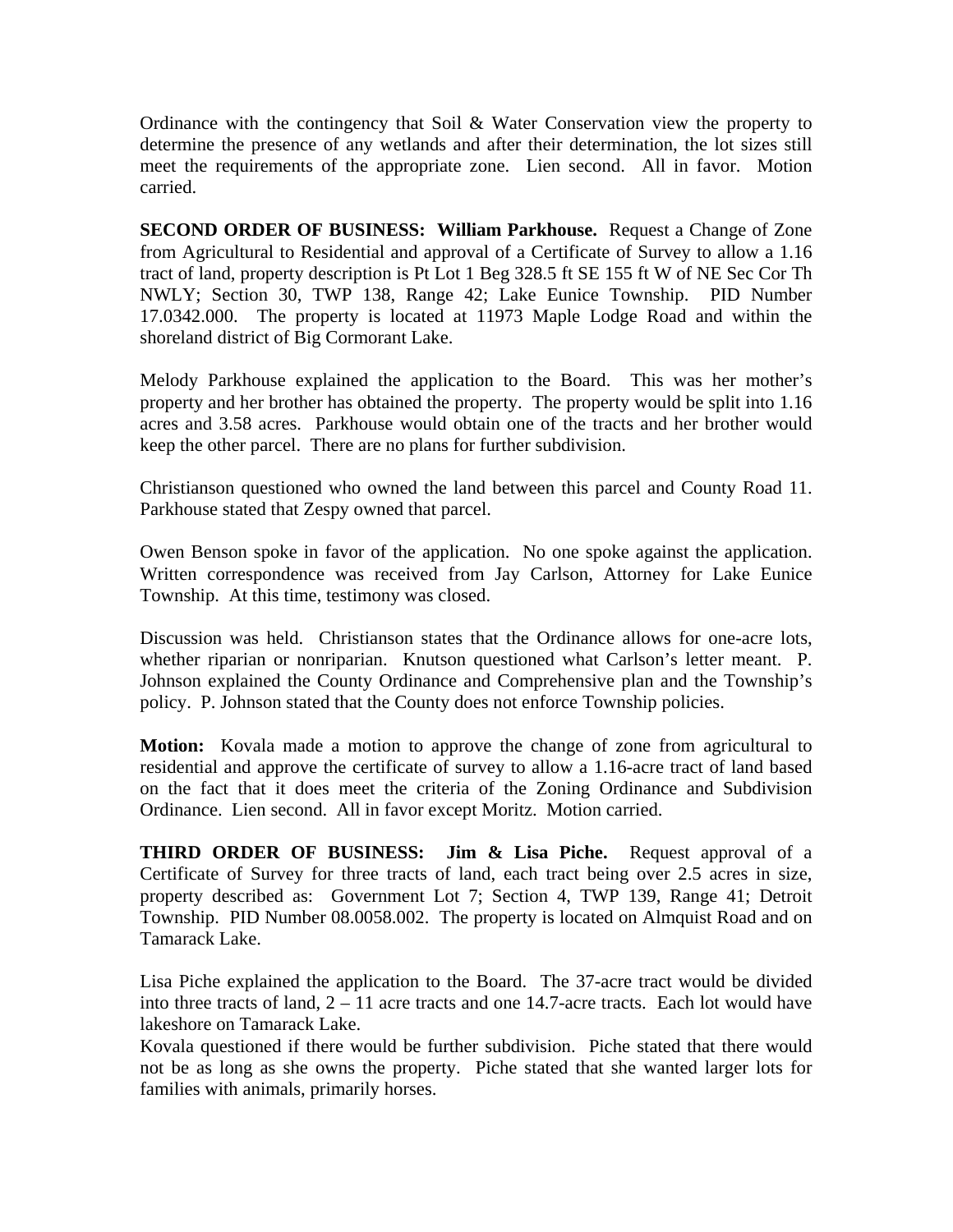No one spoke in favor of the application. No one spoke against the application. There was no written correspondence either for or against the application. At this time, testimony was closed.

Discussion was held regarding size and location. Lien stated that this was a nice piece of property and a nice configuration of lots.

**Motion:** Lien made a motion to approve the certificate of survey for three lots based on the fact that it does meet the criteria of the Zoning Ordinance and Subdivision. Seaberg second. All in favor. Motion carried.

**FOURTH ORDER OF BUSINESS: Verizon Wireless.** Request a Conditional Use Permit for a wireless communications tower for the property described as: 400 ft by 600 ft parcel in the SW ¼ NW ¼; Section 11, TWP 139, Range 43; Lake Park Township. Rural Cellular Corporation currently owns the property. PID Number 18.0069.002. The property is located at 20655 Co Hwy 5.

John Rowe explained the application to the Board. In March, Verizon had received approval to build 5 new towers and co-locate on 5 existing towers. This is one of the locations that they had intended to co-locate the antennae. After the final preparations were being done for the co-location, it was found that the structure is not structurally sound to accommodate the new antennae. The solution would be to construct a new tower next to the existing tower.

Bruflodt questioned what was meant by "not structurally sound". Rowe stated that the tower was overloaded. W. Johnson questioned if the tower would be lit. Rowe stated that there would be consumer friendly lights. The existing tower is also lit. Kovala questioned the time line for using the towers. Rowe stated that once all the towers are constructed and antennas placed, the power will be turned on to all structures at once, this is a requirement of the FCC. Bruflodt questioned when a lattice tower is used and when a monopole tower is used. Rowe stated that a monopole is generally used for towers under 200 ft in height with antennae height less than 250 ft. Bruflodt questioned how far this tower would be from the existing tower. Rowe stated that this tower would be about 100 ft from the existing tower and could accommodate more antennas.

Harold Carey spoke against the application. No one spoke in favor of the application. Written correspondence was received from Lake Park Township in favor of the application and Harold and Eileen Carey in opposition. At this time, testimony was closed.

Discussion was held regarding co-location, location of existing tower, location of new tower, and distance from neighboring properties. Christianson questioned the distance from adjoining properties. P. Johnson stated that a tower needs to be setback from a structure the distance equal to the height of the tower plus 100 ft. Christianson questioned how far the Carey house was from the tower. Rowe stated the existing tower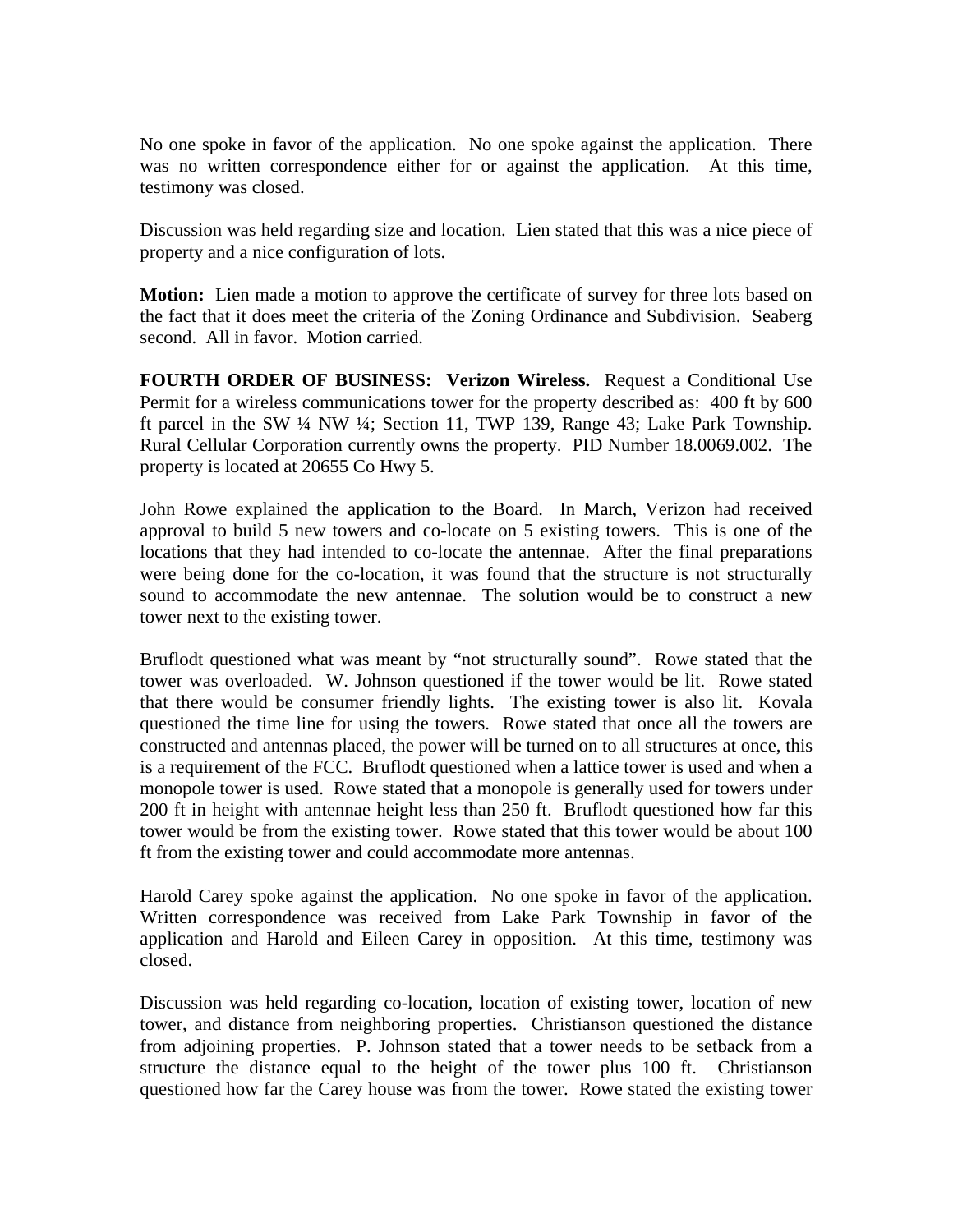is about 400 ft from the Carey property line and the new tower would be to the south of the existing tower (Carey's house is to the northwest of the existing tower).

**Motion:** Christianson made a motion to approve a conditional use for a wireless communications facility (including a 250 ft self supporting tower and 12 ft by 30 ft equipment shelter) based on the fact that the application meets the requirements of the Zoning Ordinance. McGovern second. All in favor. Motion carried.

**FIFTH ORDER OF BUSINESS: Pamela Niemi.** Request a Change of Zone from Commercial to Residential and a Conditional Use Permit for a Home Occupation consisting of a beauty shop for the property described as: Lot 4 and Pt Lot 3, Mill Pond Estates; Section 21, TWP 140, Range 36; Osage Township. PID Number 21.0396.204. The property is located at 24105 Co Hwy 48.

Pam Niemi explained the application to the Board. The property is currently zoned commercial and is a beauty shop. Niemi would like to add living quarters to the building and live there, but keep the beauty shop.

Kovala stated that Niemi's former husband had another business in this building. Knutson sated that most of the property in this area is zoned residential.

Diana Buntrock spoke in favor of the application. No one spoke against the application. Written correspondence was received from Grant Bateman in favor of the application. At this time, testimony was closed.

Discussion was held regarding the location, current zoning, zoning of the surrounding area.

**Motion:** Kovala made a motion to approve the change of zone from commercial to residential and approve a conditional use permit for a home occupation consisting of a beauty shop based on the fact that it does meet the criteria of the Zoning Ordinance and is compatible with the surrounding area. Moritz second. All in favor. Motion carried.

**SIXTH ORDER OF BUSINESS: Jody Beaudine.** Request a Change of Zone from Commercial to Industrial for a 6.64 acre tract of land, property description is Pt W  $\frac{1}{2}$  SW ¼ Less ½ Ac in NW ¼ SW ¼; Govt Lot 4; Section 17, TWP 138, Range 43; Cormorant Township. PID Number 06.0248.000. The property is located at 12034 Co Hwy 4.

Jody Beaudine and Brant Beeson explained the application to the Board. In 1997, 10 acres was zoned commercial for a convenience store and commercial storage sheds. Beaudine leased out the building to a company that is making ductwork and environmental control parts, thinking this was a commercial operation. Beaudine later learned that this falls into the manufacturing classification. Beaudine would like to rezone 6 acres to industrial and leave the remaining acreage as commercial.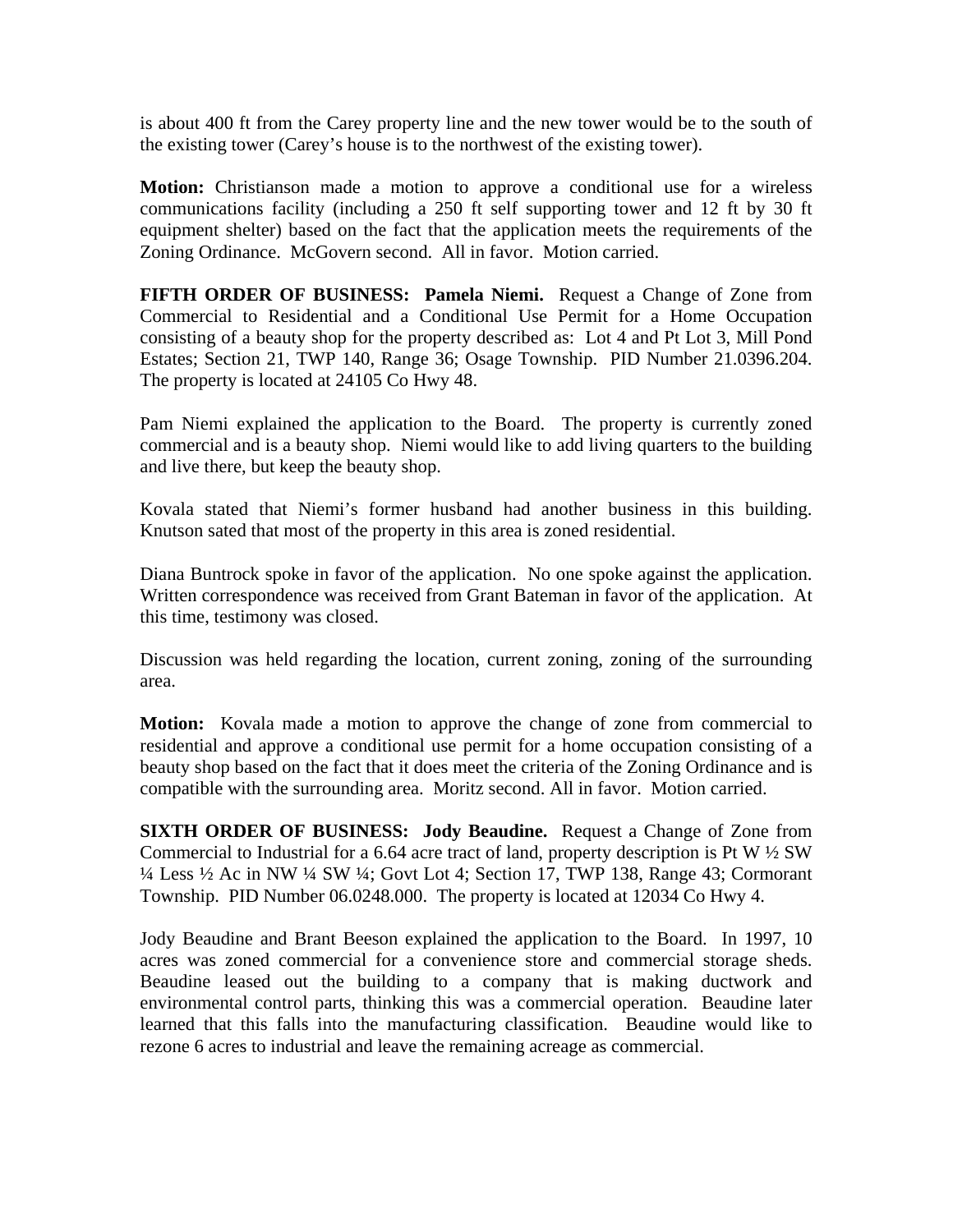Knutson asked how long the lease was for. Beaudine stated that the lease was for two years with an option to buy. Knutson questioned if Beaudine received permission to change the driveway. Beaudine stated that he is working with the highway department on that issue.

No one spoke in favor of the application. No one spoke against the application. Written correspondence was received from Brad Wentz, County Highway Engineer regarding access to the property. At this time, testimony was closed.

Discussion was held regarding location, access to the property and the type of industrial uses that would take place on the property.

**Motion:** Kovala made a motion to approve the change of zone from commercial to industrial. Seaberg second.

Lien questioned the type of industrial uses that could be done on the property and felt there should be some type of limitation. P. Johnson explained that in an industrial zone, the different types of uses needed a conditional use permit along with the change of zone. At this time, Beeson asked if there could be a short recess so that he and Beaudine could discuss this, since they were unaware of the conditional use. Bruflodt recessed the meeting for five minutes.

When the meeting reconvened, further discussion was held regarding the different types of industrial uses.

Kovala made a motion to amend his to read: approve the change of zone from commercial to industrial for a 6.64 acre tract and a conditional use permit to allow fabrication of metal products, food and kindred products, and furniture and fixtures. Seaberg second. All in favor. Motion carried.

**SEVENTH ORDER OF BUSINESS: Richard Lesage.** Request a Conditional Use Permit to expand an existing seasonal RV park by 5 units for a total of 49 units for the property described as: W ½ SW ¼; Govt Lot 1 Ex N 10 Ac, 1.74 Ac & Less 6.42 in Govt Lot 1 & 2; Section 20, TWP 141, Range 38; Round Lake Township. PID Number 25.0074.000. The property is located at 30388 Co Hwy 35 and on Ice Cracking Lake.

Richard Lesage explained the application to the Board. Lesage would like to expand the existing RV park by 5 sites.

Kovala questioned if there would be more expansion in the future. Lesage stated that there may be a possibility, but further expansion would require an EAW. Kovala questioned why Lesage did not do the EAW and further expansion now. Lesage stated that with the time constraints, it is not feasible right now. The way the current facilities are situated, the expansion of five sites would be quite simple.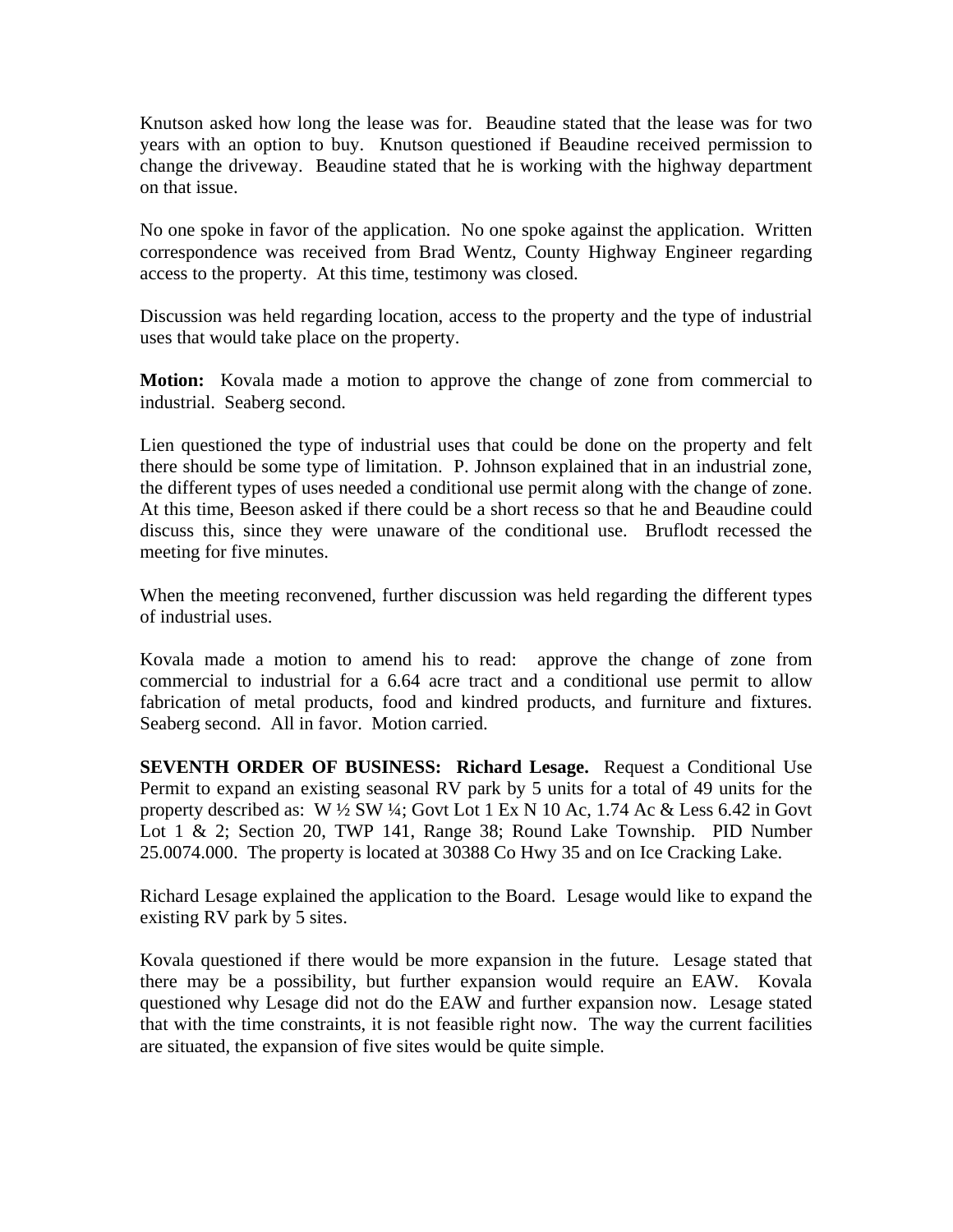No one spoke in favor of the application. No one spoke against the application. There was no written correspondence either for or against the application. At this time, testimony was closed.

Discussion was held. Lien stated that the density meets criteria of the Ordinance and could only be denied based on suitability, but the site is quite suitable for development.

**Motion:** Lien made a motion to approve a conditional use permit to expand an existing seasonal RV park by five sites based on the fact that the application meets the criteria of the Zoning Ordinance. Skarie second. All in favor. Motion carried.

**EIGHTH ORDER OF BUSINESS: Pinnacle Land Development, Inc.** Request a Change of Zone from Agricultural to Residential and approval of a preliminary plat consisting of 10 lots for the property described as: Pt Govt Lot 7; Section 31, TWP 139, Range 42; Audubon Township. PID Number 02.0216.005. The property is located on Little Cormorant Lake.

Patty explained that the EAW process has been completed and there was a negative declaration with the stipulation that there be a conservation easement on the steep slope and bluff area with a 30 ft access area allowed on the lot lines of 2 & 3 and 4 & 5 for a stairway and dock location; grass swales and drainage ditch restoration and maintenance be done on Lot 1.

Glen Freeland explained the application to the Board. Freeland stated that they would like to have 30 feet on each lot (on Lots 2, 3, 4,  $\&$  5) for their own dock and stairway rather than having a shared stairway and dock. Freeland stated that he does not know how two neighbors would get along to build and maintain this and his attorney does not agree with this.

McGovern asked Freeland if he has talked to the Township about the size of the cul-desac. Freeland stated that he would be in favor of connecting the two roads, but he does not own the land to the north (portion that is dedicated to the public but not yet built) and would not have the jurisdiction to build a road on land they do not own.

Knutson stated that if Freeland did not agree with the stipulations connected to the negative declaration, the County Board could change their mind on the negative declaration, requiring an EIS. Further discussion was held on the EAW, negative declaration and potential EIS.

Freeland questioned how the shared facilities would work, who would build and maintain. P. Johnson stated that the developer and his lawyer would have to come up with the proper documentation to govern that and that maybe the developer may have to have the stairway and dock in place prior to sales.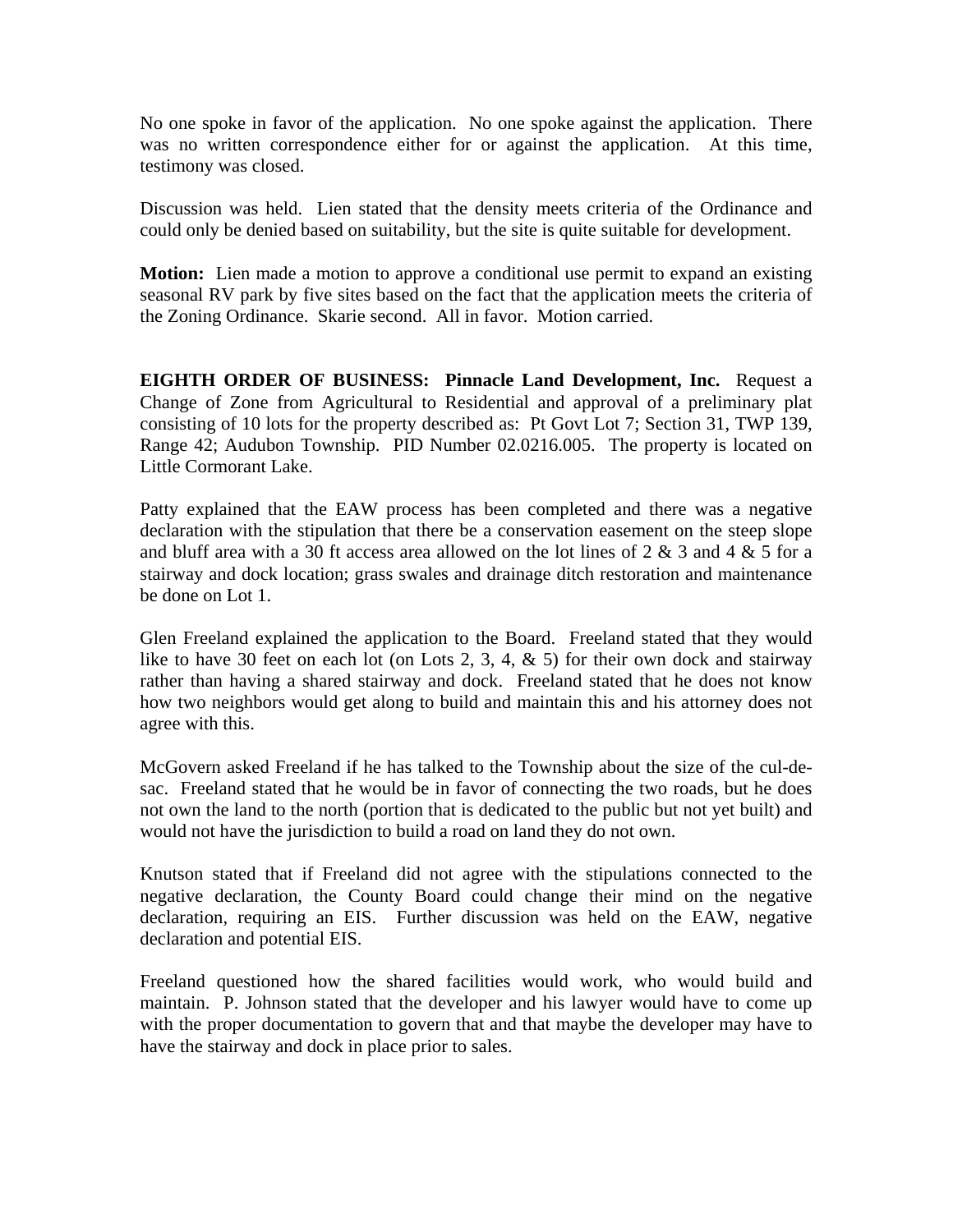Further discussion was held regarding the road issues, the north access, the south access and the large amount of water coming off the back lots. Chris McConn, surveyor, stated that there is a gravel vein on the back portion of the property and a wetland. The water from the wetland is actually following the vein and coming out the side of the slope. Kovala questioned the curve in the road. McConn stated the that road profiles have been done for the road, which would be built to specifications.

No one spoke in favor of the application. Speaking in opposition to the application were Joe Upton, Michelle Donarski, Clint Ambers, Murial Saign, Michael Saign, Mark Lessin, Pat Coscoes and Vern Amlie. Concerns included concern for joint maintenance on the road, not wanting a through road, not wanting the road to come in from the south, not wanting the road to come in from the north, the existing road not being able to handle more traffic pressure, water problems on the proposed lots, and the project got off on the wrong foot with the neighborhood.

Rick Ellsworth, Audubon Township – stated that the landowners have a valid complaint, the landowners have paid for the black topping of the road; he would like to see the same type of road in the development as what is leading into the development; the Township would like a chance to work on the road issue; water issues need to be addressed; in the present state, it would not be proper to pass this subdivision.

Written correspondence was received from: Joe Upton, against the application; LaVonna Coauette, in opposition; Brad Wentz, Becker County Highway Department, with concerns about the road; Leon Schlitz and Pat Cascaes, against the application. At this time, testimony was closed.

Further discussion was held regarding the road, water issues, steep slope, bluff area, culde-sacs and road traffics. Moritz questioned if the developer has met with the Township regarding the road issues. Ellsworth stated that they received a phone call from the developer, but the developer has not attended a Board meeting. Further discussion was held regarding the approach put into the property and the road already constructed. Christianson stated that you cannot prevent a property owner access to their property and at this point, that is what it is. P. Johnson stated that some of the activity that has occurred on the property is a result of the EAW process. Lien stated that he would like someone to investigate the 66 ft corridor to the east and south of the development and if that could be the access to the property. Moritz felt that Lake Eunice Township, Audubon Township and the developer should get together. Lien felt that West Little Cormorant Road would not handle the added traffic pressure. Knutson agreed with Moritz and felt that the developer should meet with both townships.

Bruflodt questioned the 60-day rule, explaining that the Planning Commission must act on an application within 60 days of receipt of the application unless the applicant tables the request. P. Johnson stated that the Board would have to act on the application unless the applicant tabled the application.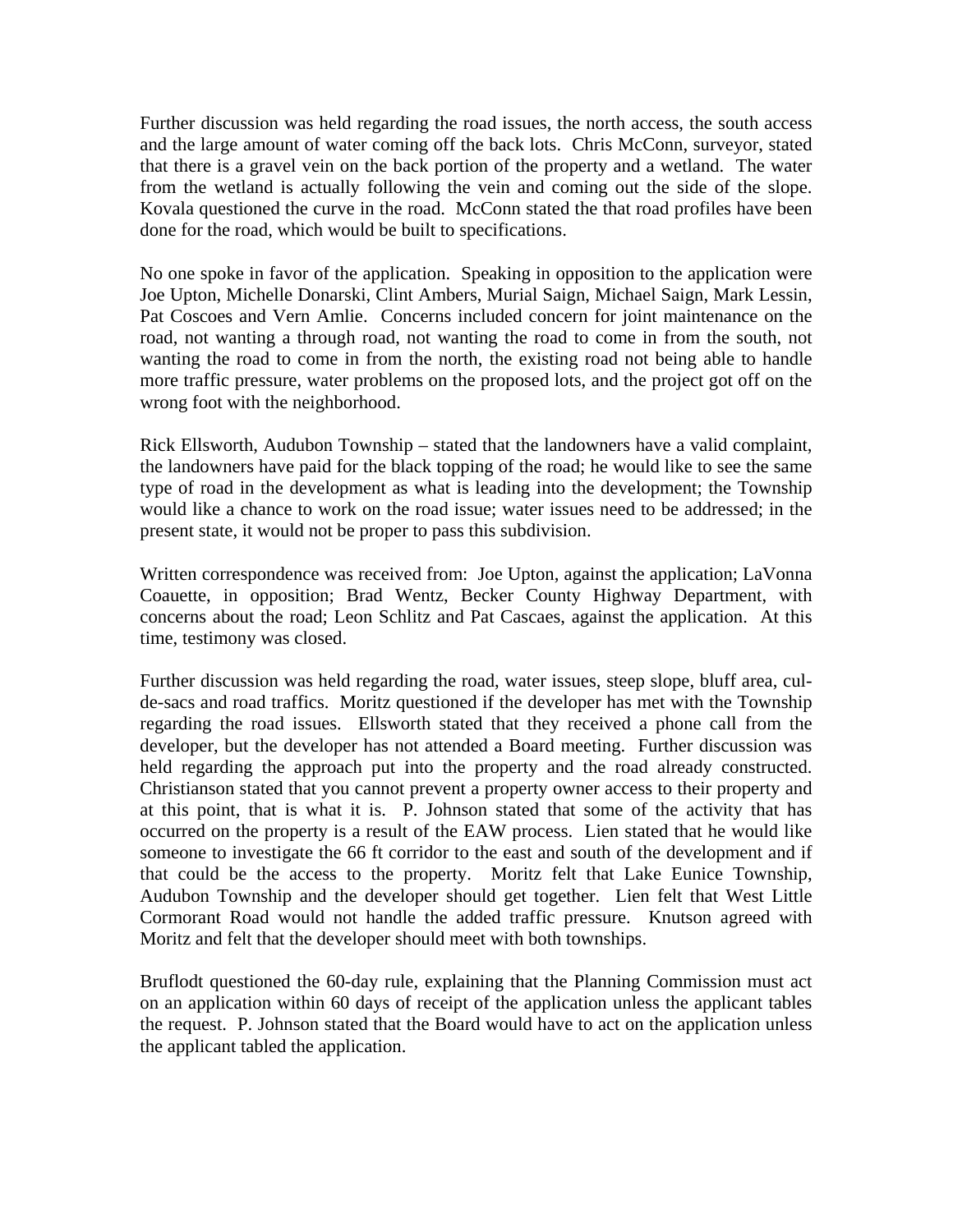Bruflodt asked Freeland if he would like to table the application in order to work with the Townships regarding the road. At this time, Freeland asked to table the application. The Board accepted the applicant's request.

**NINTH ORDER OF BUSINESS: Les Heimark.** Request a Change of Zone from Agricultural to Residential and approval of a preliminary plat consisting of 22 lots for the property described as: NE ¼ SW ¼ Except the NW ¼ NE ¼ SW ¼; Section 25, TWP 138, Range 43; Cormorant Township. PID Number 06.0368.000. The property is located at 16245 South Big Cormorant Road and is located on Spring Creek.

Heimark and Carl Malmstrom explained the application to the Board. Heimark currently owns 40 acres. Heimark would retain 10 acres and divide the other 30 acres into 22 residential lots. Two of the lots would border along Spring Creek. On the west side of the plat, there is an existing fence line, which had been assumed to be the property line. There will be corrective title work done on that lot line before finalization of the plat. Heimark stated that he met with the Technical Review Panel and they had no concerns with the proposed plat.

Thorkildson questioned if Heimark had considered a park or added green space. Heimark stated that the lots area large enough that there will be plenty of green space. Heimark stated that he had met with Cormorant Twp before going to the tech panel and the Township had no objections to the proposal.

Moritz felt that there should be conservation easements placed on Lots 16  $\&$  17 since they border a delicate creek. Scott Walz, surveyor, stated that the technical panel did not have an issue or concern about the creek. Malmstrom stated that the creek is not an asset to the property, that the residential use would be more restrictive than the current agricultural use, and that due to the wetlands and depth of the creek it more than likely would not be used for recreational purposes.

No one spoke in favor of the application. No one spoke against the application. Bruce Qvammen questioned if there was any dispute on the easterly lot line. Walz stated that there were no lot line problems on the east side of the property. Written correspondence was received from Jay Carlson, Attorney for the Cormorant Lakes Watershed District, who wanted conservation easements on Lots  $15 - 18$ . At this time, testimony was closed.

Further discussion was held regarding the location, lot size, conservation easements versus restrictions on covenants and the use of the creek.

**Motion:** Kovala made a motion to approve the change of zone from agricultural to residential and approve a preliminary plat consisting of 22 lots based on the fact that it does meet the criteria of the Zoning Ordinance with the restrictions of the Cormorant Lakes Watershed District on Lots 16, 17, & 18. W. Johnson second.

Malmstrom asked for clarification of what "restrictions of the Cormorant Lakes Watershed District" meant. Malmstrom stated that there is legal difference between restrictions and conditions and a conservation easement. Knutson agreed that there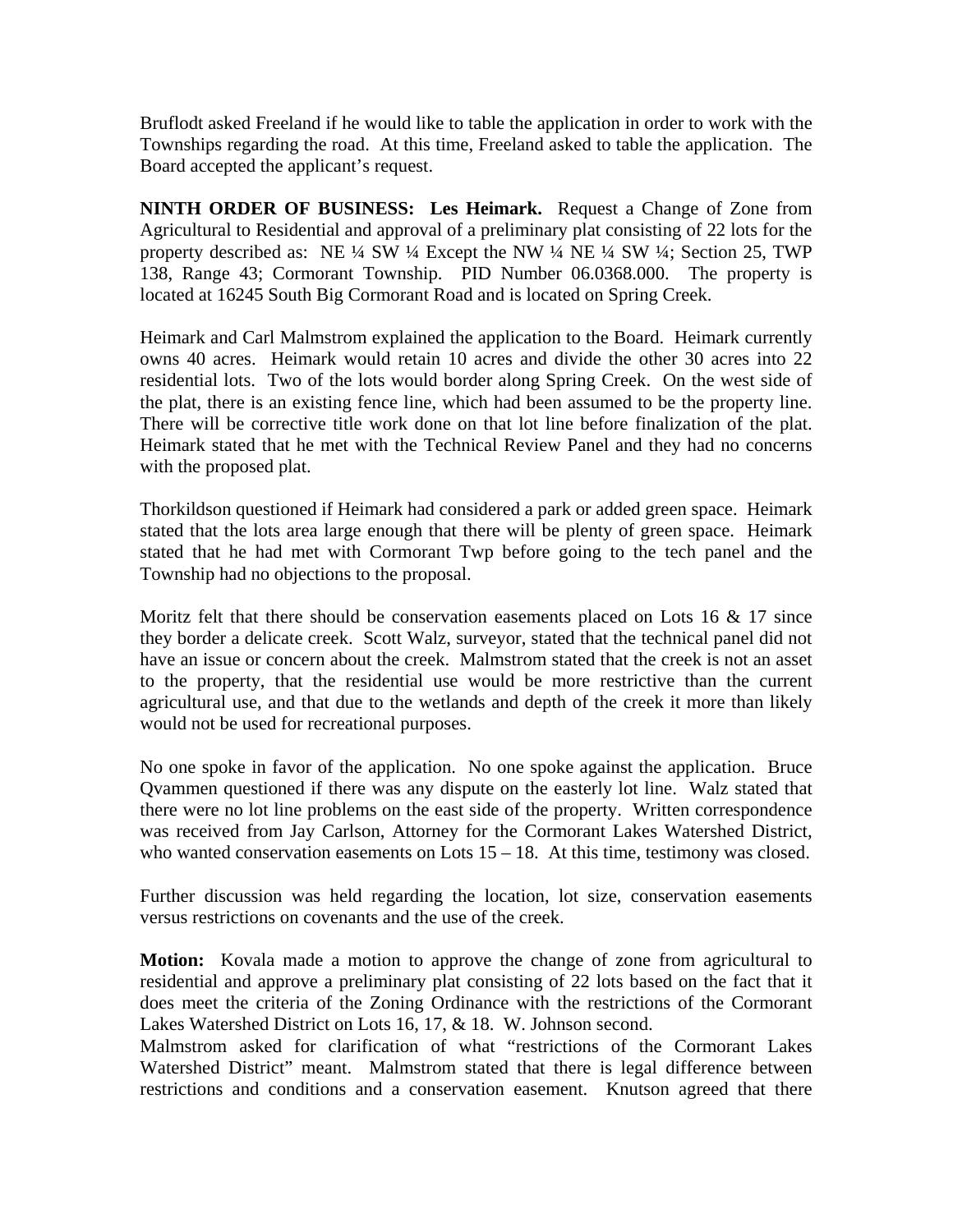should be clarification. Moritz stated that the creek is very sensitive. Moritz stated that this creek runs from Big Cormorant Lake to Pelican Lake. Commercialized boat traffic would be disastrous, there should be a buffer strip between the useable lot and the wetlands. Heimark stated that he could put something in the covenants. Malmstrom agreed with the goal but felt that the approach imposes restrictions that should be imposed on everyone, not just this developer. Moritz suggested a 10 ft buffer strip. Skarie agreed there should be a buffer strip.

Kovala made a motion to amend the original motion to read: approve a change of zone from agricultural to residential and approve a preliminary plat consisting of 22 lots with the stipulation that a conservation easement be placed on Lots 16, 17  $\&$  18, with the conservation easement being 10 ft upland of the wetland as defined on preliminary plat survey. W. Johnson second. All in favor. Motion carried.

**TENTH ORDER OF BUSINESS: William Jordon.** Request a Change of Zone from agricultural to residential; approval of a certificate of survey; and a conditional use permit to allow residential storage condominiums for the property described as: Beg 100.45 ft E of NELY Cor Lot 5, Block 2, Dacotah Beach 5<sup>th</sup> Addition; Secton 28, TWP 138, Range 41; Lake View Township. PID Number 19.0526.000. The property is located at 11295 Co Hwy 17.

Jordan and Chris Heyer explained the application to the Board. The request would be for the change of zone, approval of a certificate of survey and conditional use permit for storage condominiums. Jordan stated that the use of the property will not change, only the change of ownership. There is an existing storage shed on the property, which is used for commercial storage. Jordan stated that he could elect to put up another storage building but he would like to put up condominiums. Jordan felt that the people around Lake Melissa and Lake Sallie would jump on the chance to own their own unit rather than rent it. Jordon also stated that there would be a wash bay outside the storage unit to allow people to wash their boats and pontoons before putting them into storage.

W. Johnson questioned the access to the property. Jordan stated that the access would come off of #17 and a new approach would be put in. Bruflodt questioned if there would be plumbing in the building. Jordan stated that there would be no plumbing inside the building, just the wash bay outside. Christianson questioned the size of the building. Jordan stated that the overall size would be 60 ft by 192 ft, 17 ft in height.

Speaking in favor of the application was Gail Hahn, Lake View Township. No one spoke against the application. Written correspondence was received from: Margaret Frankburg, in favor of the application; Jim Duncan, in favor of the application; Romaine Johnson, in favor of the application. At this time testimony was closed.

Further discussion was held regarding the location of the structure and uses in the surrounding area.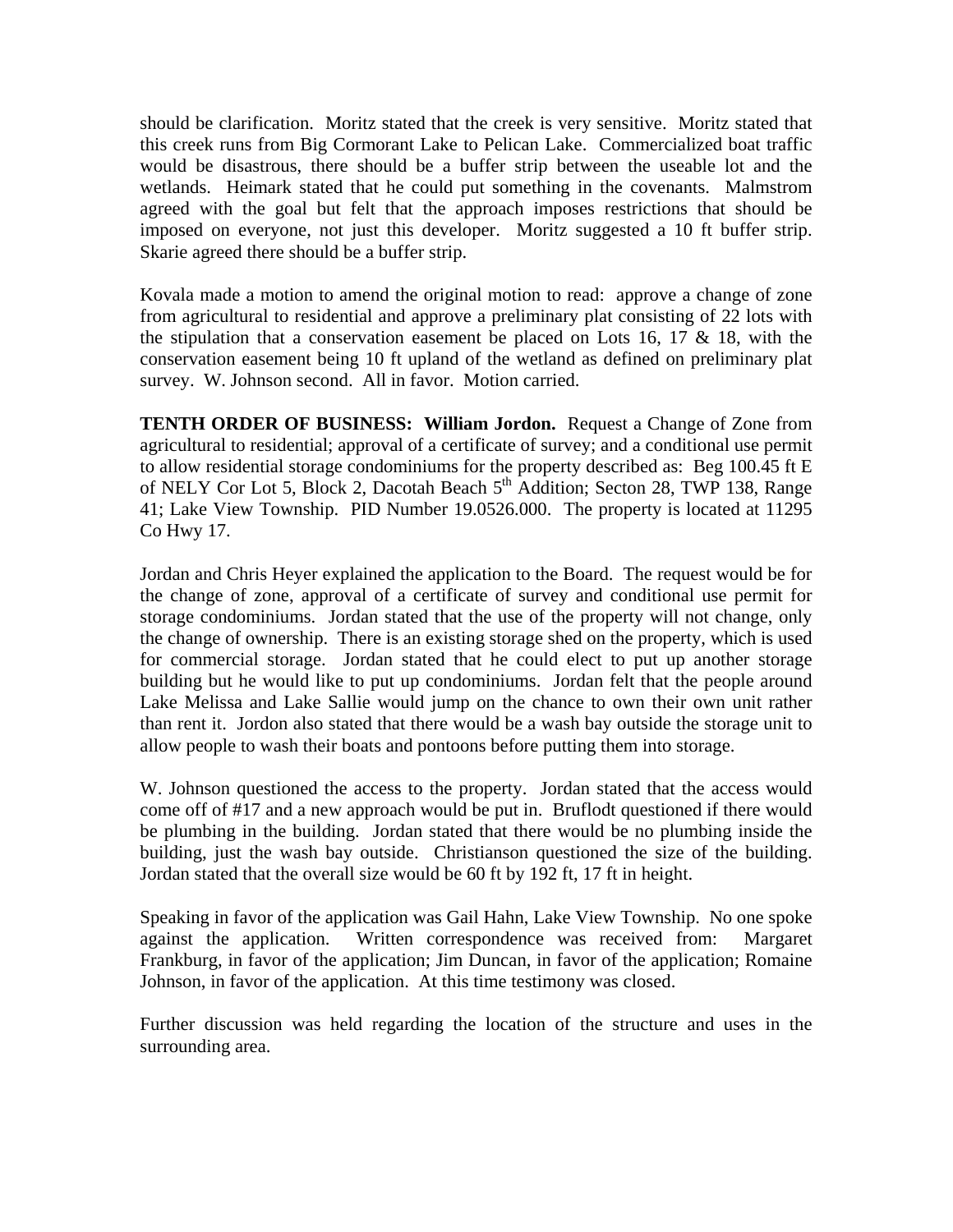**Motion:** Christianson made a motion to approve the change of zone from agricultural to residential; approve the certificate of survey to allow two tracts of land; and approve a conditional use permit to allow residential storage condominiums based on the fact that the application does meet the requirements of the Zoning Ordinance. Moritz second. All in favor. Motion carried.

**ELEVETH ORDER OF BUSINESS: Raymond Anderson.** Request a conditional use permit for mining activity for the property described as: N 5 acres portion of W 309 ft of S ½; Section 28, TWP 139, Range 41; Detroit Township. PID Number 08.0499.000. The property is located at 25538 Anderson Road.

Mike Hough and Don Anderson explained the application to the Board. The gravel will be used for other than public road purposes. The area to be mined will be approximately 5 acres. Days of operation will be Monday through Friday. Strata have a pit just to the north of the proposed pit. They will not be using Anderson Road; they have permission to go through Strata property to Hough property to the north.

No one spoke in favor of the application. Julie Eginton questioned how close the trucks would be coming to her house. Anderson stated that her property was to the south and the mining would be on the north end of the property and the trucks would be exiting to the north, which would be about ¼ mile from her property. There was no written correspondence either for or against the application. At this time, testimony was closed.

**Motion:** Lien made a motion to approve a conditional use permit for a mining activity based on the fact that the application complies with the Zoning Ordinance and the use would not be detrimental to the surrounding area. Thorkildson second. All in favor. Motion carried.

**TWELVETH ORDER OF BUSINESS: Ed Kava Jr.** Request a Change of Zone from Agricultural to Residential and approval of a certificate of survey for one tract of land, property described as: Pt NE ¼ SE ¼; Section 28, TWP 138, Range 43; Cormorant Township. PID Number 06.0401.001. The property is located at the intersection of  $115<sup>th</sup>$ St and West Lake Ida Lane.

Kava explained the application to the Board. Kava would like to split off 1.65 acres. There is an existing storage shed on the parcel and would be used for private storage. Kava stated that if the storage shed would be split off, it would not be taxed commercial because it would be for personal storage.

Knutson stated that if the property would be zoned residential, the storage building would be in violation with the Zoning Ordinance because it would be too tall. Further discussion was held regarding the reason for the zone change request, location of the structures and land and taxation of the property.

No one spoke in favor of the application. Speaking in opposition to the application was Larry Longtine. There was no written correspondence either for or against the application. At this time, testimony was closed.